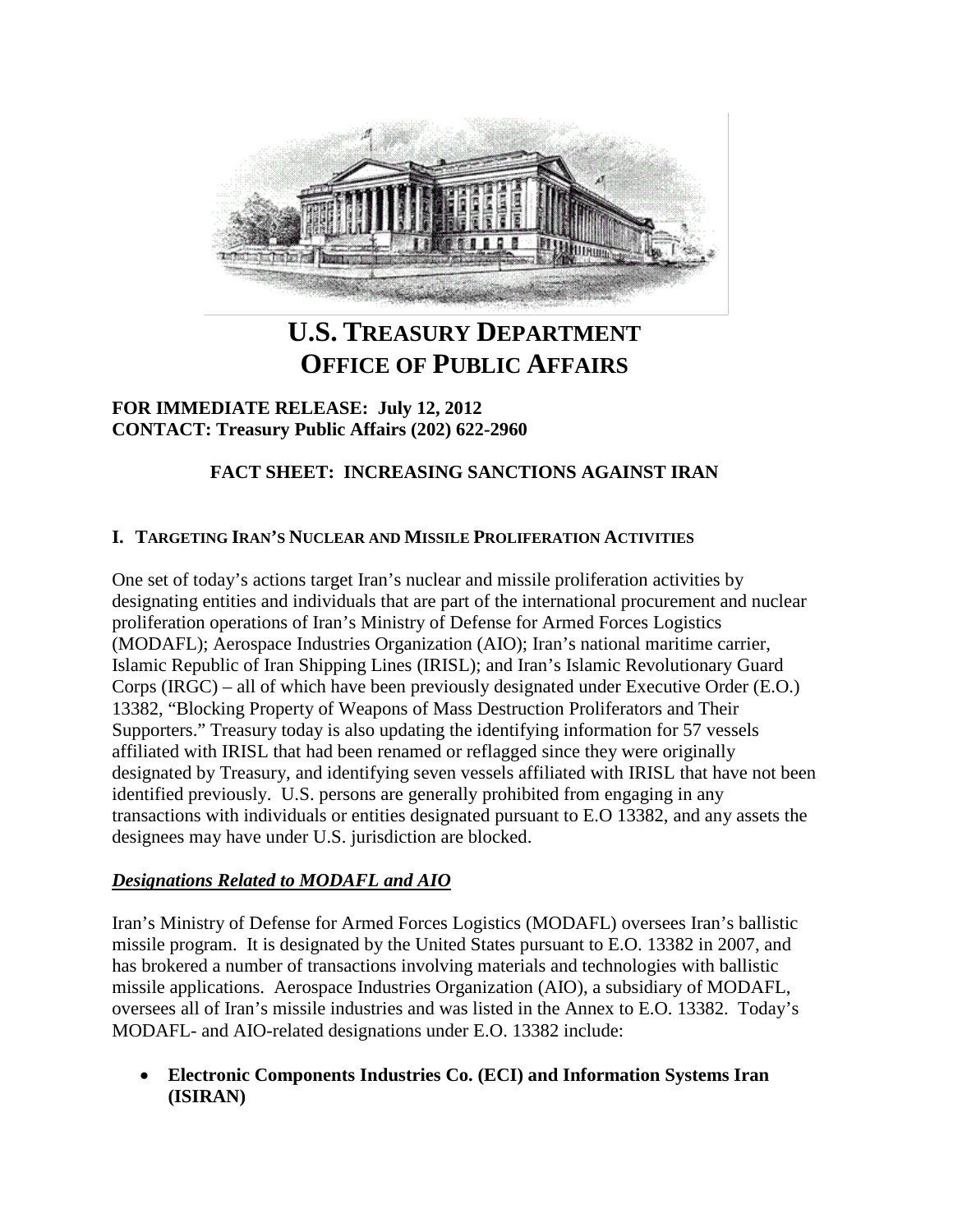Electronic Components Industries Co. (ECI) and Information Systems Iran (ISIRAN) are being designated pursuant to E.O. 13382 because they are owned or controlled by Iran Electronics Industries (IEI), which was designated pursuant to E.O. 13382 in 2008 for being owned or controlled by MODAFL. IEI offers a diversified range of military products including electro-optics and lasers, communication equipment, telecommunication security equipment, electronic warfare equipment, new and refurbished radar tubes, and missile launchers. IEI manufactures military tactical communication systems and also electronic field telephones and switchboards.

ECI conducts work on military and civilian projects, to include semi-conductors, multilayer single and double sided printed circuit boards, hybrid circuits, quartz crystals and oscillators, high purity oxygen and nitrogen gases, micromodules and electronic ceramics.

ISIRAN is one of the largest and most experienced information technology companies in Iran with expertise in building mainframes, minicomputers and PC hardware, software and maintenance as well as total solution turn-key projects.

*[To view identifying information for ECI click here.](http://www.treasury.gov/resource-center/sanctions/OFAC-Enforcement/Pages/20120712.aspx#eci)*

*[To view identifying information for ISIRAN click here.](http://www.treasury.gov/resource-center/sanctions/OFAC-Enforcement/Pages/20120712.aspx#isiran)*

#### • **Advanced Information and Communication Technology Center**

Advanced Information and Communication Technology Center (AICTC) is being designated pursuant to E.O. 13382 because it has provided technological or other support for, or services in support of ISIRAN. According to information available from computers abandoned by Hamid Reza Rabiee in the United States, AICTC executes work projects on behalf of ISIRAN. AICTC has five research groups in the fields of Enterprise Software Solutions, Multimedia Systems, Mobile Value-Added Services, Wireless and P2P Networks and Bioinformatics. It also does work on GIS/GPS based tracking systems and more.

*[To view identifying information for AICTC click here.](http://www.treasury.gov/resource-center/sanctions/OFAC-Enforcement/Pages/20120712.aspx#aictc)*

#### • **Hamid Reza Rabiee**

Hamid Reza Rabiee, a software engineer, is being designated pursuant to E.O. 13382 for acting or purporting to act for or on behalf of AICTC. According to information available from computers abandoned by Rabiee in the United States, he has coordinated directly with ISIRAN to establish and execute contracts benefitting ISIRAN. Rabiee is the chief architect and founder of AICTC, and is the current director of the organization.

*[To view identifying information for Rabiee click here.](http://www.treasury.gov/resource-center/sanctions/OFAC-Enforcement/Pages/20120712.aspx#rabiee)*

• **Digital Media Lab (DML) and Value-Added Services Laboratory (VASL)**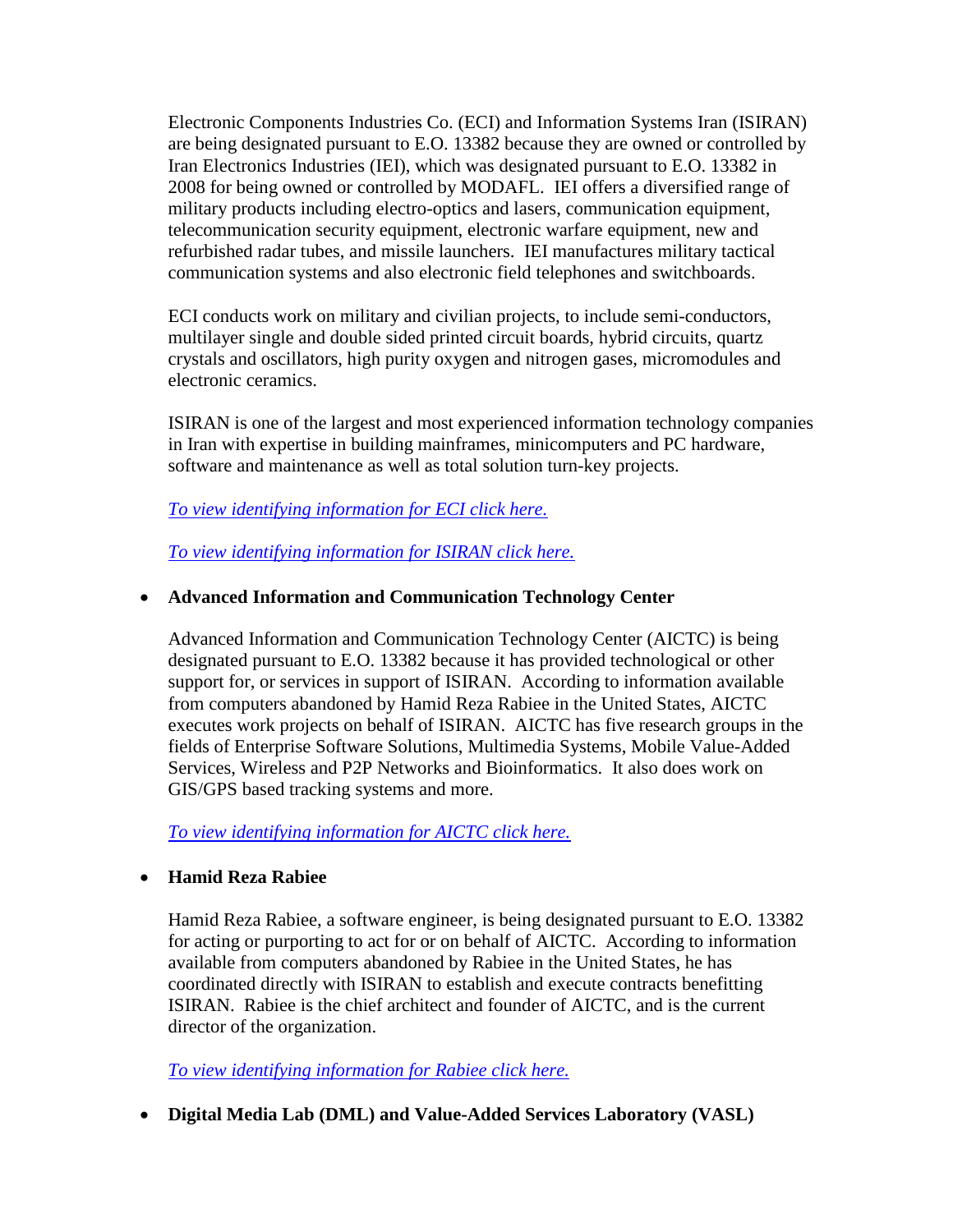Digital Media Lab (DML) and Value-Added Services Laboratory (VASL) were designated for being owned or controlled by, or acting or purporting to act for or on behalf of Hamid Reza Rabiee and AICTC. According to publicly available information, Rabiee is the founder and director of DML and VASL.

*[To view identifying information for DML click here.](http://www.treasury.gov/resource-center/sanctions/OFAC-Enforcement/Pages/20120712.aspx#dml)*

*[To view identifying information for VASL click here.](http://www.treasury.gov/resource-center/sanctions/OFAC-Enforcement/Pages/20120712.aspx#vasl)*

## • **Ministry of Defense Logistics Export (MODLEX)**

MODLEX is being designated pursuant to E.O. 13382 because it is owned or controlled by, or acts or purports to act, for or on behalf of, MODAFL. As MODAFL's primary exporting entity since 2009, MODLEX was involved in the trade of exportable military products to countries including Sri Lanka, Sudan, Burma, Bangladesh and Nigeria, all in contravention of UNSCR 1747 (2007). UNSCR 1747 prohibits Iran from selling any arms or related material. MODLEX represents Iran at arms trade fairs worldwide advertising Iranian military products for sale. MODLEX also conducts limited procurement activities on behalf of MODAFL elements such as Iran's Defense Industries Organization (DIO), AIO, and Shahid Bakeri Industrial Group (SBIG). Both DIO and SBIG are sanctioned under UNSCR 1737 for their links to Iran's missile program through MODAFL and AIO, respectively.

The Annex to UNSCR 1929 (2010) lists MODLEX as an entity involved in Iran's nuclear or ballistic missile activities and identified MODLEX as being owned or controlled by MODAFL.

*[To view identifying information for MODLEX click here.](http://www.treasury.gov/resource-center/sanctions/OFAC-Enforcement/Pages/20120712.aspx#modlex)*

## • **Daniel Frosch and International General Resourcing FZE**

Daniel Frosch is being designated pursuant to E.O. 13382 for providing or attempting to provide material support for AIO.

Daniel Frosch for several years has shown a steady pattern of providing support to Iran's missile program, including Shahid Hemmat Industrial Group (SHIG) and SBIG, by supplying it with sensitive material. He started dealing with Iran's missile industry while in his home country of Austria, under his now defunct company Daniel Frosch Exports. He moved to the United Arab Emirates(UAE) in 2006, where he continued supporting Iran's weapons programs. Frosch has supplied Iran's missile industry with a wide range of goods, including electronics, testing equipment, and raw materials such as graphite with potential applications in Iran's ballistic missile program. Frosch is the owner of International General Resourcing FZE, located in the UAE.

SHIG was identified in the Annex to E.O. 13382 and is tied to Iran's ballistic missile research, development, and production activities. SHIG was also listed in the Annex to UNSCR 1737.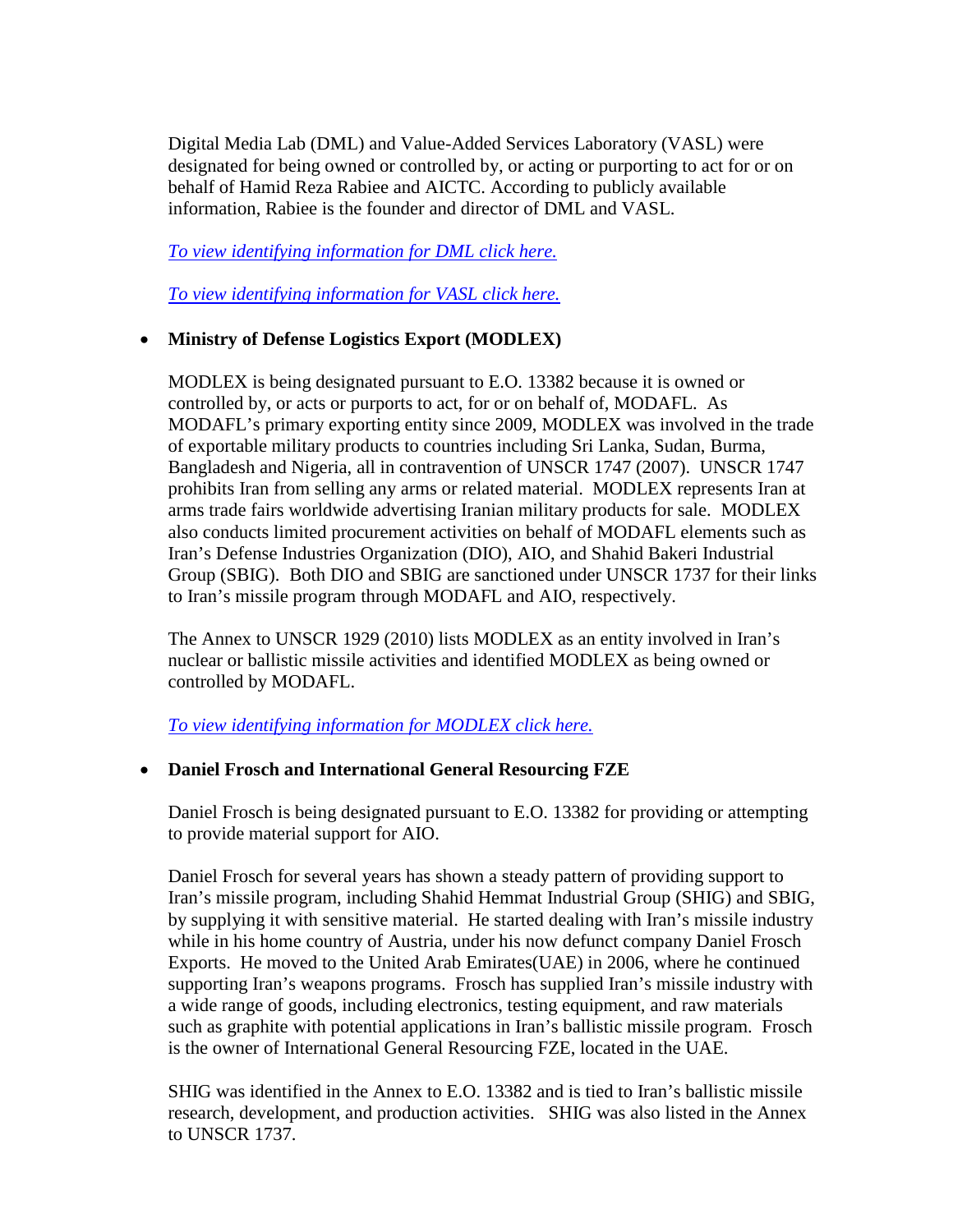*[To view identifying information for Daniel Frosch](http://www.treasury.gov/resource-center/sanctions/OFAC-Enforcement/Pages/20120712.aspx#frosch) click here.*

*[To view identifying information for International General Resourcing FZE click here.](http://www.treasury.gov/resource-center/sanctions/OFAC-Enforcement/Pages/20120712.aspx#fze)*

## • **Malek Ashtar University**

Malek Ashtar University is being designated pursuant to E.O. 13382 for being owned or controlled by MODAFL. Malek Ashtar University was established in 1986 by Iran's Ministry of Higher Education and the Supreme Council of the Cultural Revolution, and it is one of the major research institutes and educational centers contained under the MODAFL umbrella.

Malek Ashtar University was identified in the Annex to UNSCR 1929 because it is a subordinate of the Defense Technology and Science Research Center (DTSRC) within MODAFL. The European Union designated Malek Ashtar University on June 24, 2008, because Malek Ashtar University is linked to MODAFL. The University also created a missile training program in 2003 in close collaboration with AIO.

*[To view identifying information for Malek Ashtar University click here.](http://www.treasury.gov/resource-center/sanctions/OFAC-Enforcement/Pages/20120712.aspx#malek)*

# *Actions Related to Islamic Republic of Iran Shipping Line (IRISL)*

IRISL, Iran's national maritime carrier, was designated by Treasury pursuant to E.O. 13382 in September 2008 for its provision of logistical services to MODAFL.

# • **Good Luck Shipping**

Good Luck Shipping (GLS), which is located in the UAE, is being designated pursuant to E.O. 13382 because it acts or purports to act for or on behalf of IRISL. GLS was established to replace Great Ocean Shipping Services, which was designated pursuant to E.O. 13382 in June 2011.

Great Ocean Shipping Services (Great Ocean), along with Oasis Freight Agency LLC (Oasis) and Pearl Ship Management LLC (Pearl), are being removed from the SDN List because they were liquidated and struck from the Dubai, UAE commercial register. Great Ocean was designated in June 2011 for acting for or on behalf of IRISL affiliate Oasis and/or IRISL. Oasis was designated pursuant to E.O. 13382 in September 2008 for being owned or controlled by, or acting or purporting to act for or on behalf of, directly or indirectly, IRISL. Pearl was also designated in June 2011 for acting for or on behalf of Oasis and/or IRISL.

*[To view identifying information for Good Luck Shipping click here.](http://www.treasury.gov/resource-center/sanctions/OFAC-Enforcement/Pages/20120712.aspx#gls)*

• **Identification of Renamed, Reflagged Vessels and Additional IRISL Vessels**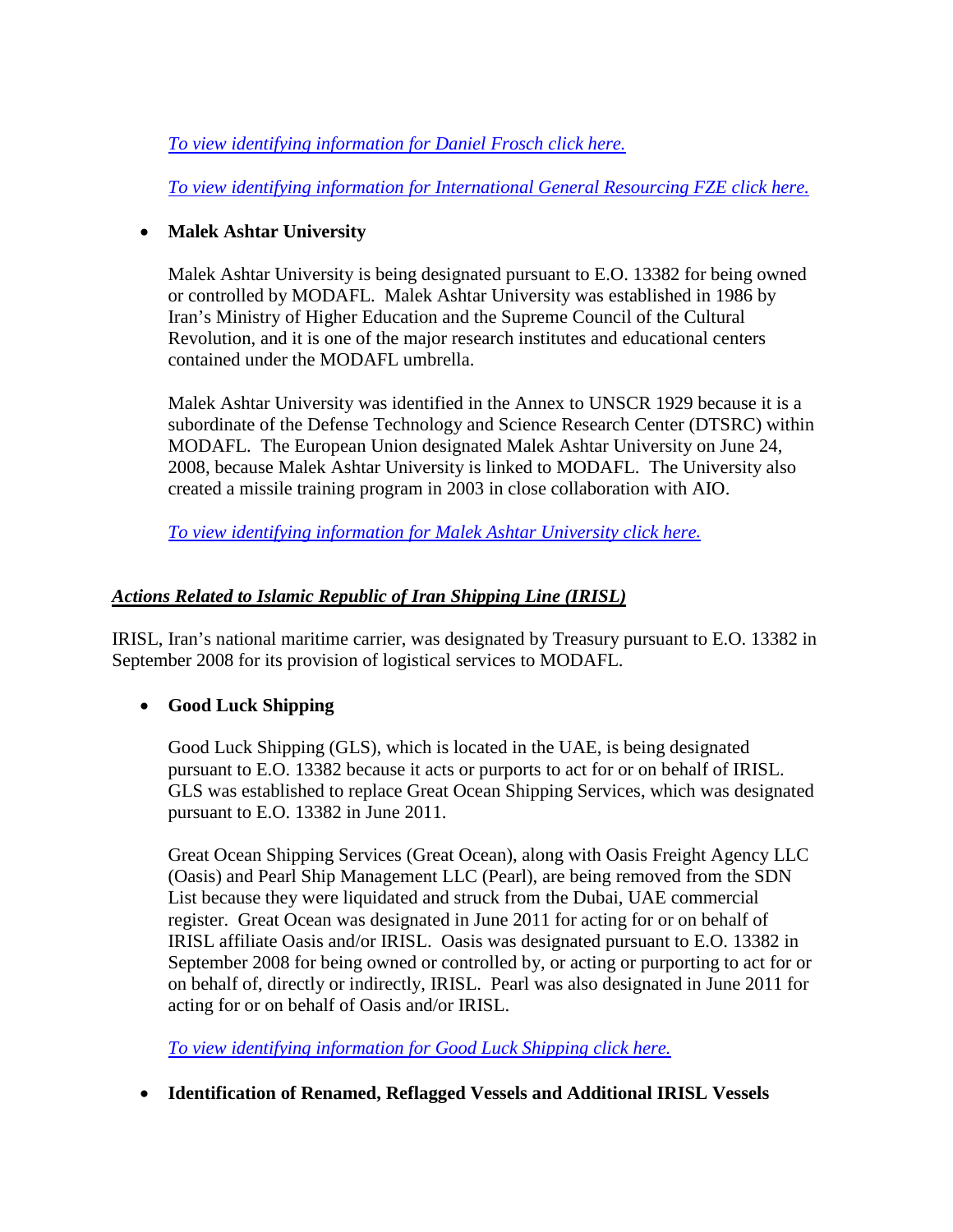Today, Treasury updated its List of Specially Designated Nationals and Blocked Persons (SDN List) entries for 57 vessels affiliated with IRISL that, since their original identification, have been renamed and/or reflagged by IRISL and its affiliates. OFAC is also identifying 7 additional vessels as blocked property in which IRISL has an interest. Including today's additions, Treasury has identified 155 ships as blocked property in which IRISL or designated IRISL affiliates have an interest.

*To view a list of identified vessels [click here](http://www.treasury.gov/resource-center/sanctions/OFAC-Enforcement/Pages/20120712.aspx#vessels) (including updated IRISL ship names) [click here.](http://www.treasury.gov/resource-center/sanctions/OFAC-Enforcement/Pages/20120712.aspx#changes)*

## *Designation of IRGC Officer*

The IRGC was designated pursuant to E.O. 13382 in 2007 for having engaged, or attempting to engage, in proliferation-related activities. The IRGC continues to be a primary focus of U.S. and international sanctions against Iran because of the central role it plays in Iran's ballistic missile and nuclear programs and its involvement in serious human rights abuses.

## • **Ali Fadavi**

Islamic Revolutionary Guard Corps (IRGC) Navy Commander Ali Fadavi is being designated under E.O. 13382 for acting or purporting to act for or on behalf of, directly or indirectly, the IRGC. Fadavi was appointed by the Supreme Leader Khamenei as the new IRGC Navy Commander on May 3, 2010. On September 21, 2010, the Defense Ministry of Iran announced that it had delivered the third generation of the domestically designed and manufactured Fateh-110 high-precision ballistic missiles to the IRGC. Fadavi was present at the ceremony where the missiles were delivered. In November 2010 under Fadavi's leadership, the IRGC Navy organized and trained around 60,000 Basij students who received instruction in techniques aimed to confront enemies of Iran. Fadavi claimed that around 100,000 students had become members of the Shahid Fahmideh Rahrovan camp of Basij forces in Bandar Abbas after the launch of the education project.

The European Union designated Fadavi on July 26, 2010, pursuant to European Union Council authorities, for his role as an IRGC Navy Commander.

*[To view identifying information for Ali Fadavi click here.](http://www.treasury.gov/resource-center/sanctions/OFAC-Enforcement/Pages/20120712.aspx#fadavi)*

## *Designation of Nuclear Procurement Entities*

## • **Pentane Chemistry Industries**

Pentane Chemistry Industries (PCI) is being designated for engaging or attempting to engage in activities that have materially contributed to, or posed a risk of contributing to, the development of Iran's Weapons of Mass Destruction (WMD) programs.

PCI is an Iranian entity involved in building distillation columns for the production of heavy water for use in Iran's IR-40 heavy water reactor, under construction in Arak, Iran. Since late 2009 PCI has been in charge of the distillation column project at this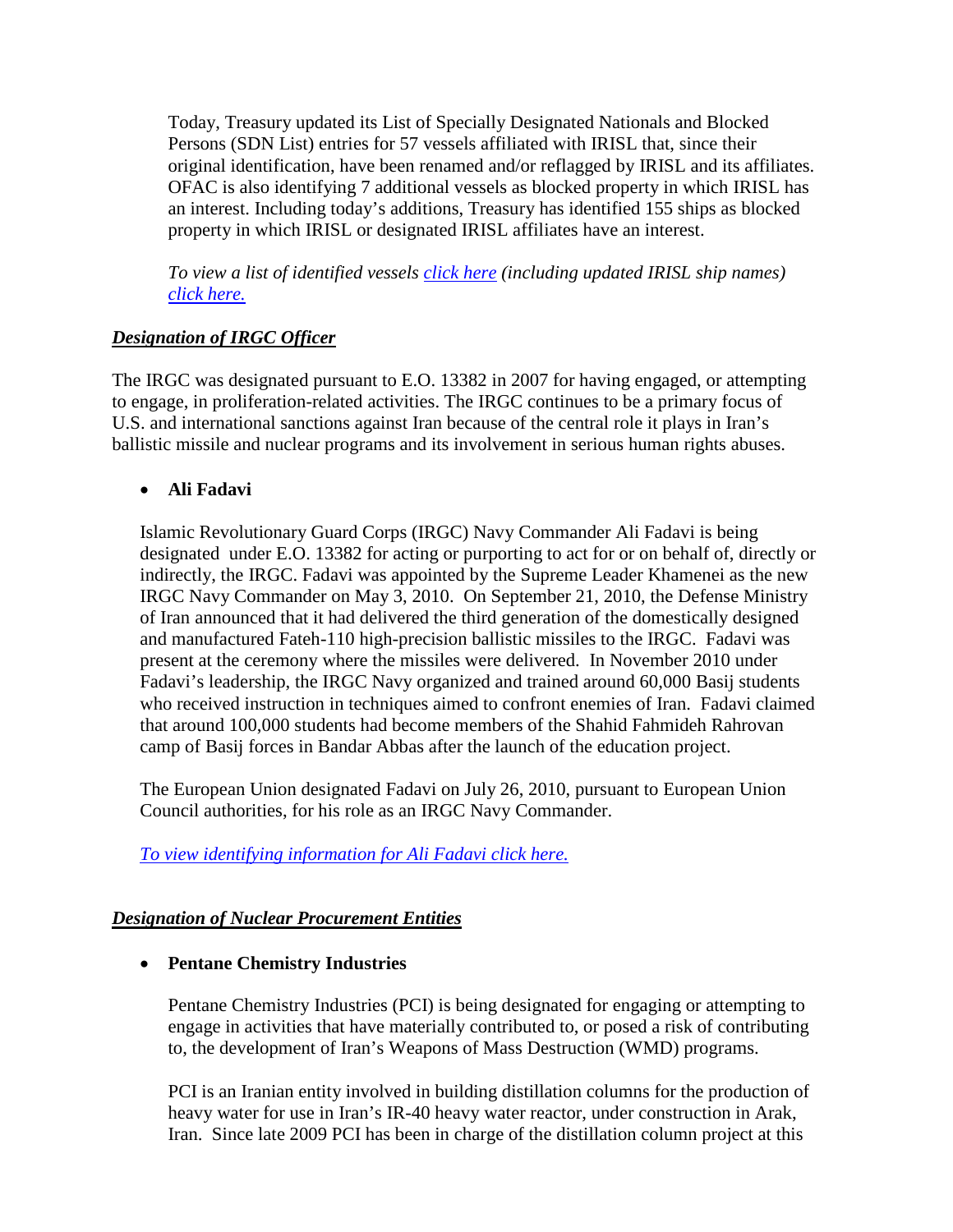reactor. PCI has also attempted to procure phosphor bronze mesh as recently as July 2011. Phosphor bronze mesh can be used in distillation columns for final enrichment of heavy water. PCI began manufacturing phosphor bronze mesh screens for the distillation columns in March 2012. Chemically-treated phosphor bronze, when knitted into mesh screens, will be used as packing in the IR-40 distillation columns.

*[To view identifying information for PCI click here.](http://www.treasury.gov/resource-center/sanctions/OFAC-Enforcement/Pages/20120712.aspx#pci)*

## • **Hossein Tanideh**

Hossein Tanideh was a procurement agent for Iran's nuclear program through late 2011. He was the Vice President of Iran's Pentane Chemistry Industries Board of Directors as well as Managing Director of the Sherkate Sakhtemani Rahtes Sahami Company (also known as the Rahtes Company). Tanideh in 2010 and 2011 attempted to procure items for probable use in distillation columns for Iran's 40-megawatt heavy water research reactor.

*[To view identifying information for Hossein](http://www.treasury.gov/resource-center/sanctions/OFAC-Enforcement/Pages/20120712.aspx#hossein)* Tanideh *click here.*

## • **Center for Innovation and Technology Cooperation**

The Center for Innovation and Technology Cooperation (CITC) is in a position to support a range of Iran's weapons of mass destruction (WMD) and military procurement objectives. It has been assessed that CITC facilitates procurement and technology transfer from the science community to the military services.

*[To view identifying information for CITC click here.](http://www.treasury.gov/resource-center/sanctions/OFAC-Enforcement/Pages/20120712.aspx#citc)*

# **II. PREVENTING THE CIRCUMVENTION OF INTERNATIONAL SANCTIONS**

To prevent the circumvention of international sanctions on Iran, including sanctions on oil trade with Iran, Treasury is publicly exposing numerous entities that are part of the Government of Iran. Treasury is identifying these Government of Iran entities pursuant to E.O. 13599, which blocks all property and interests in property within U.S. jurisdiction of the Government of Iran and of Iranian financial institutions, and prohibits U.S. persons or those within U.S. jurisdiction from having dealings with them. These identifications are being issued to assist U.S. persons in complying with E.O. 13599, but are not required for E.O. 13599 to apply. Every entity that meets the definition of Government of Iran or an Iranian financial institution under E.O. 13599 is blocked, regardless of whether it has been identified and added to the SDN List. Today's actions include:

## • **Exposing front companies involved in Iran's oil trade**

Aiming to undercut Iran's attempts to obscure Iran's petroleum trade in the face of increasing international sanctions, Treasury is identifying Petro Suisse Intertrade Company SA (Petro Suisse), an entity incorporated in Switzerland; Hong Kong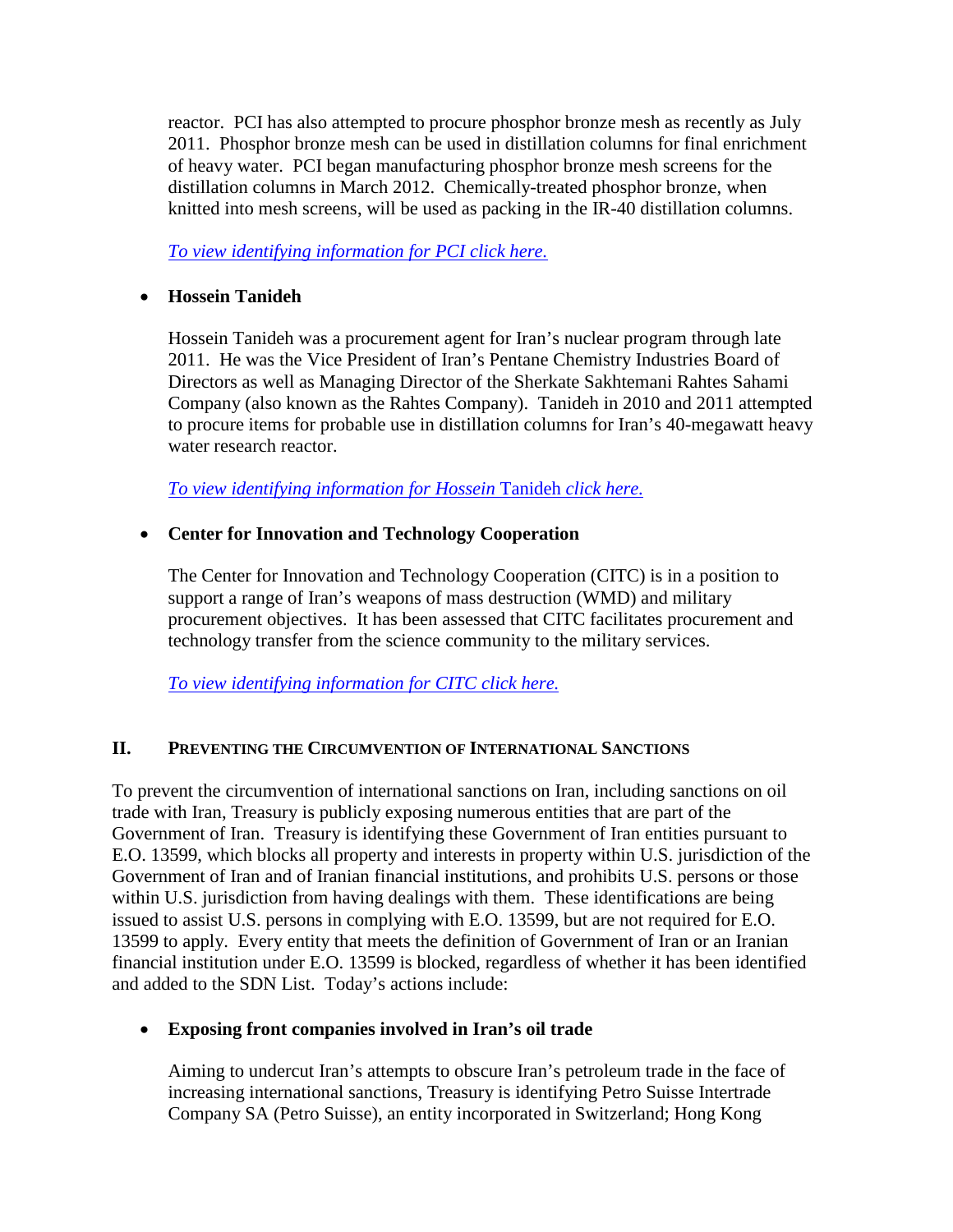Intertrade Company, a Hong Kong-based entity; Noor Energy (Malaysia) Ltd, an entity incorporated in Malaysia; and Petro Energy Intertrade Company, an entity operating out of Dubai, as blocked pursuant to E.O. 13599 because they are owned or controlled by, or acting for or on behalf of, the Government of Iran. Each of these entities are front companies for the National Iranian Oil Company (NIOC), Naftiran Intertrade Company Ltd. (NICO), or Naftiran Intertrade Co. (NICO) Sarl (NICO Sarl).

Prior to the issuance of E.O. 13599, Iran's NIOC, NICO, and NICO Sarl, a Swiss subsidiary of NICO, were identified in 2008, by OFAC as entities that are owned or controlled by the Government of Iran within the meaning of the Iranian Transactions Regulations. U.S. persons are generally prohibited from engaging in any transactions with NIOC, NICO, and NICO Sarl, without authorization from OFAC.

*[To view the identifying information for Petro Suisse click here.](http://www.treasury.gov/resource-center/sanctions/OFAC-Enforcement/Pages/20120712.aspx#ps)*

*[To view the identifying information for Noor Energy click here.](http://www.treasury.gov/resource-center/sanctions/OFAC-Enforcement/Pages/20120712.aspx#noor)*

*[To view the identifying information for Petro Energy click here.](http://www.treasury.gov/resource-center/sanctions/OFAC-Enforcement/Pages/20120712.aspx#pe)*

*[To view the identifying information for Hong Kong Intertrade Company click here.](http://www.treasury.gov/resource-center/sanctions/OFAC-Enforcement/Pages/20120712.aspx#hk)*

## • **Identification of additional Iranian financial institutions**

The 20 Iranian financial institutions identified in today's action constitute new additions to the SDN List that were blocked pursuant to E.O. 13599 on February 5, 2012. Three of the entities identified today have previously been designated by Treasury's Office of Foreign Assets Control (OFAC) under other authorities, and their entries on the SDN List have been updated to reflect their status as Iranian financial institutions.

These identifications, which include the publication of the names and aliases of the Iranian financial institutions, are intended to aid the public in meeting its obligations under E.O. 13599.

*To receive a list of these 20 Iranian financial institutions please contact Treasury Public Affairs*

## • **Identification of NITC Vessels**

Treasury is identifying 58 National Iranian Tanker Company (NITC) vessels, as well as NITC and 27 of its affiliated entities, as blocked or "frozen" pursuant to E.O. 13599. The NITC entities have been identified as Government of Iran entities, and the NITC vessels have been identified as property of the Government of Iran. These identifications will aid companies and individuals in complying with sanctions against the Government of Iran and undermine Iran's attempts to use NITC front companies or renamed vessels to evade sanctions.